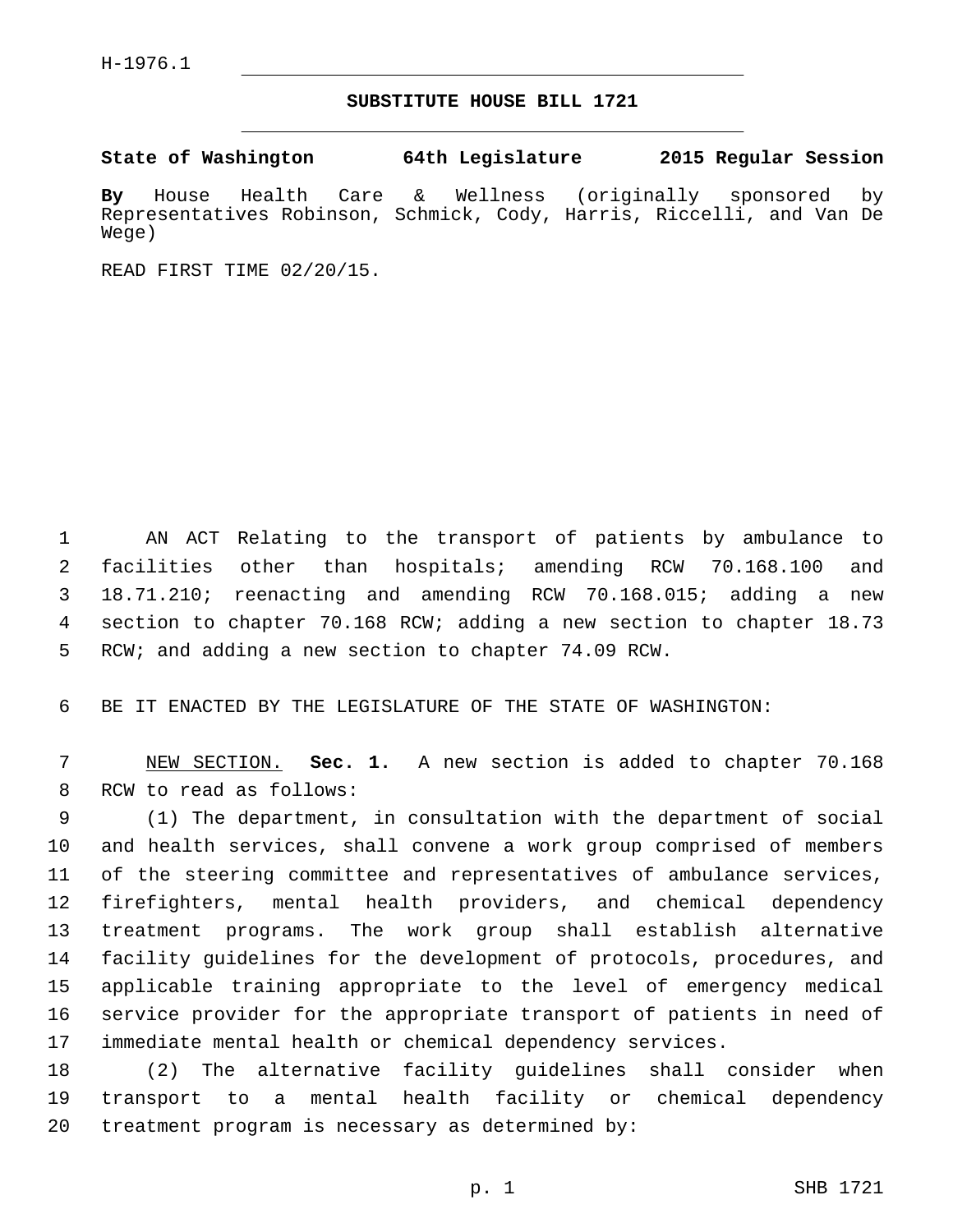(a) The presence of a medical emergency that requires immediate 2 medical care;

 (b) The severity of the mental health or substance use disorder 4 needs of the patient;

 (c) The training of emergency medical service personnel to respond to a patient experiencing emergency mental health or 7 substance use disorders; and

 (d) The risk the patient presents to the patient's self, the public, and the emergency medical service personnel.

 (3) By July 1, 2016, the department shall make the guidelines available to all regional emergency medical services and trauma care councils for incorporation into regional emergency medical services 13 and trauma care plans under RCW 70.168.100.

 **Sec. 2.** RCW 70.168.015 and 2010 c 52 s 2 are each reenacted and 15 amended to read as follows:

 As used in this chapter, the following terms have the meanings indicated unless the context clearly requires otherwise.

 (1) "Cardiac" means acute coronary syndrome, an umbrella term used to cover any group of clinical symptoms compatible with acute myocardial ischemia, which is chest discomfort or other symptoms due to insufficient blood supply to the heart muscle resulting from coronary artery disease. "Cardiac" also includes out-of-hospital cardiac arrest, which is the cessation of mechanical heart activity as assessed by emergency medical services personnel, or other acute 25 heart conditions.

 (2) "Communications system" means a radio and landline network which provides rapid public access, coordinated central dispatching of services, and coordination of personnel, equipment, and facilities in an emergency medical services and trauma care system.

(3) "Department" means the department of health.

 (4) "Designated trauma care service" means a level I, II, III, IV, or V trauma care service or level I, II, or III pediatric trauma care service or level I, I-pediatric, II, or III trauma-related 34 rehabilitative service.

 (5) "Designation" means a formal determination by the department that hospitals or health care facilities are capable of providing designated trauma care services as authorized in RCW 70.168.070.

 (6) "Emergency medical service" means medical treatment and care that may be rendered at the scene of any medical emergency or while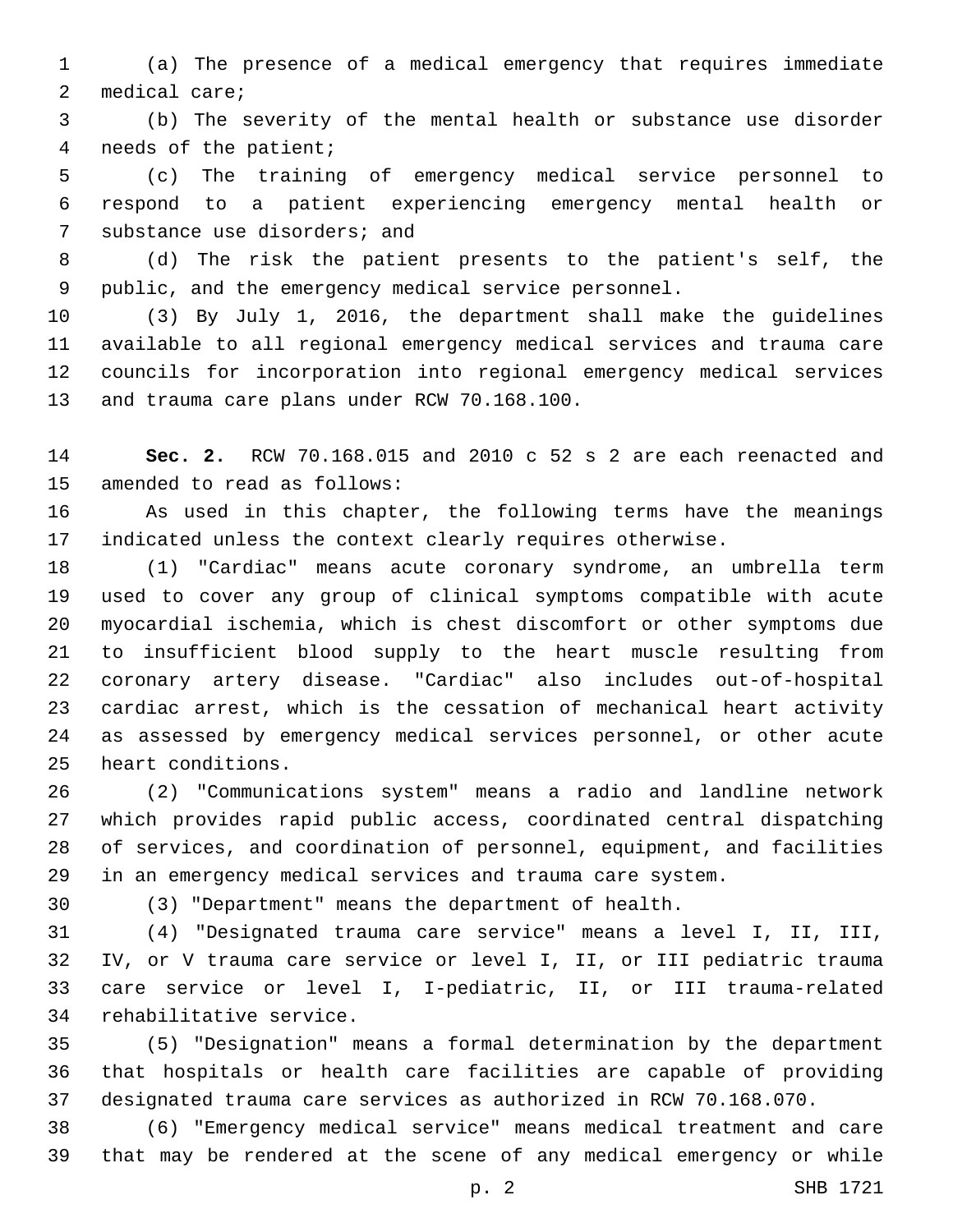transporting any patient in an ambulance to an appropriate medical facility, including ambulance transportation between medical 3 facilities.

 (7) "Emergency medical services and trauma care planning and service regions" means geographic areas established by the department under this chapter.6

 (8) "Emergency medical services and trauma care system plan" means a statewide plan that identifies statewide emergency medical services and trauma care objectives and priorities and identifies equipment, facility, personnel, training, and other needs required to create and maintain a statewide emergency medical services and trauma care system. The plan also includes a plan of implementation that identifies the state, regional, and local activities that will create, operate, maintain, and enhance the system. The plan is formulated by incorporating the regional emergency medical services and trauma care plans required under this chapter. The plan shall be updated every two years and shall be made available to the state board of health in sufficient time to be considered in preparation of the biennial state health report required in RCW 43.20.050.

 (9) "Emergency medical services medical program director" means a person who is an approved program director as defined by RCW  $22 \quad 18.71.205(4)$ .

 (10) "Facility patient care protocols" means the written procedures adopted by the medical staff that direct the care of the patient. These procedures shall be based upon the assessment of the patients' medical needs. The procedures shall follow minimum 27 statewide standards for trauma care services.

 (11) "Hospital" means a facility licensed under chapter 70.41 RCW, or comparable health care facility operated by the federal government or located and licensed in another state.

 (12) "Level I-pediatric rehabilitative services" means rehabilitative services as established in RCW 70.168.060. Facilities providing level I-pediatric rehabilitative services provide the same services as facilities authorized to provide level I rehabilitative services except these services are exclusively for children under the 36 age of fifteen years.

 (13) "Level I pediatric trauma care services" means pediatric trauma care services as established in RCW 70.168.060. Hospitals providing level I services shall provide definitive, comprehensive, specialized care for pediatric trauma patients and shall also provide

p. 3 SHB 1721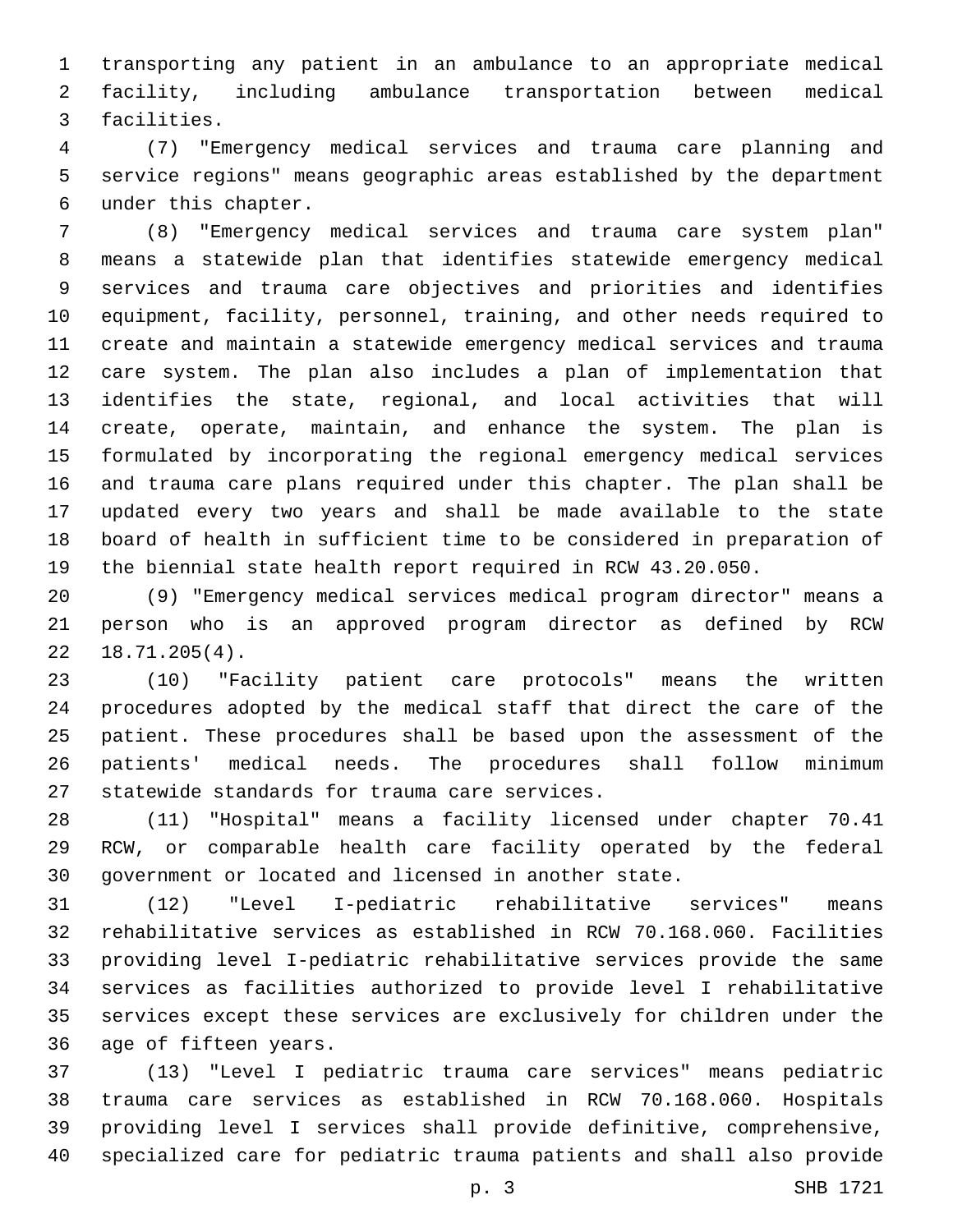ongoing research and health care professional education in pediatric 2 trauma care.

 (14) "Level I rehabilitative services" means rehabilitative services as established in RCW 70.168.060. Facilities providing level I rehabilitative services provide rehabilitative treatment to patients with traumatic brain injuries, spinal cord injuries, complicated amputations, and other diagnoses resulting in functional impairment, with moderate to severe impairment or complexity. These facilities serve as referral facilities for facilities authorized to 10 provide level II and III rehabilitative services.

 (15) "Level I trauma care services" means trauma care services as established in RCW 70.168.060. Hospitals providing level I services shall have specialized trauma care teams and provide ongoing research and health care professional education in trauma care.

 (16) "Level II pediatric trauma care services" means pediatric trauma care services as established in RCW 70.168.060. Hospitals providing level II services shall provide initial stabilization and evaluation of pediatric trauma patients and provide comprehensive general medicine and surgical care to pediatric patients who can be maintained in a stable or improving condition without the specialized care available in the level I hospital. Complex surgeries and research and health care professional education in pediatric trauma 23 care activities are not required.

 (17) "Level II rehabilitative services" means rehabilitative services as established in RCW 70.168.060. Facilities providing level II rehabilitative services treat individuals with musculoskeletal trauma, peripheral nerve lesions, lower extremity amputations, and other diagnoses resulting in functional impairment in more than one functional area, with moderate to severe impairment or complexity.

 (18) "Level II trauma care services" means trauma care services as established in RCW 70.168.060. Hospitals providing level II services shall be similar to those provided by level I hospitals, although complex surgeries and research and health care professional education activities are not required to be provided.

 (19) "Level III pediatric trauma care services" means pediatric trauma care services as established in RCW 70.168.060. Hospitals providing level III services shall provide initial evaluation and stabilization of patients. The range of pediatric trauma care services provided in level III hospitals are not as comprehensive as 40 level I and II hospitals.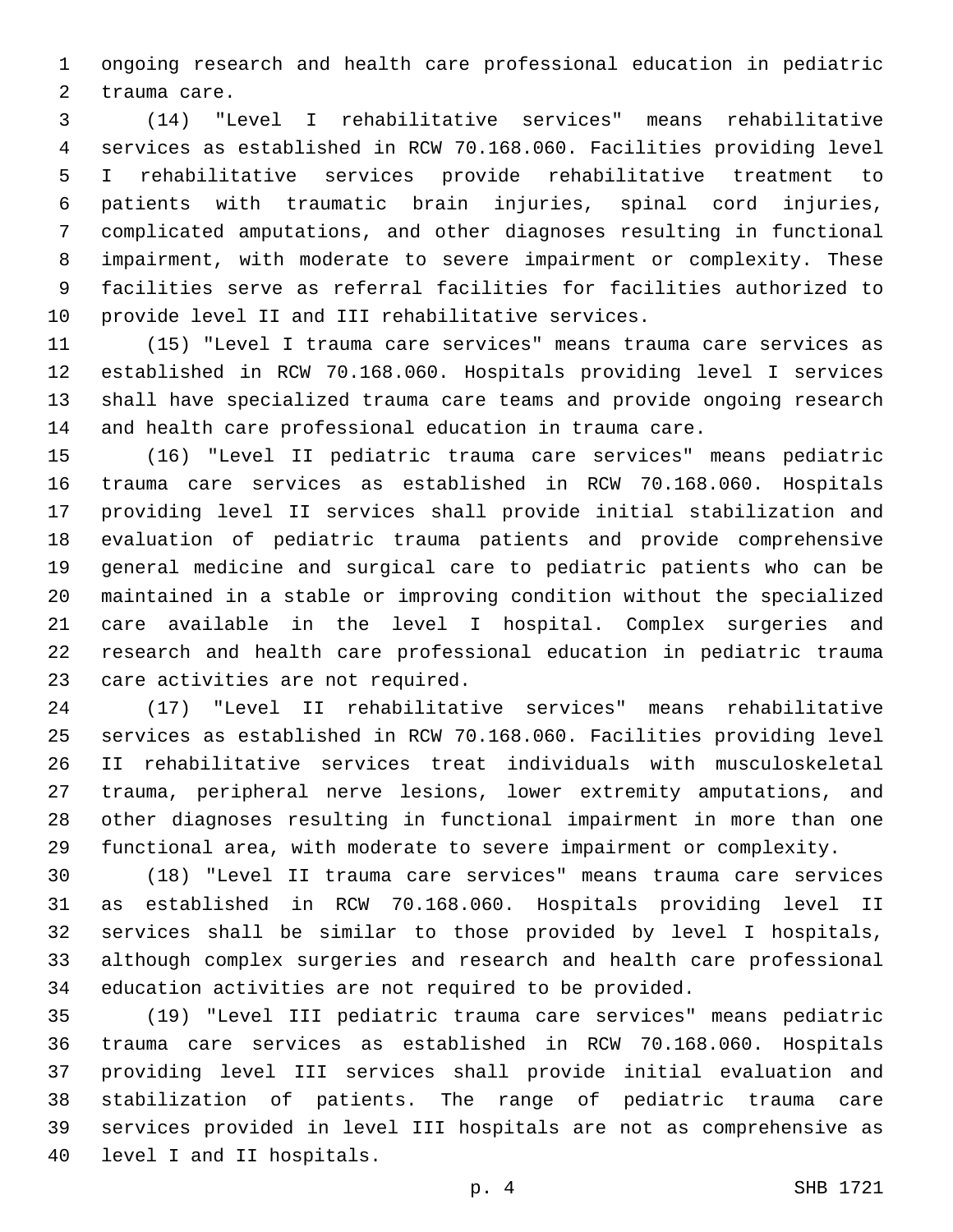(20) "Level III rehabilitative services" means rehabilitative services as established in RCW 70.168.060. Facilities providing level III rehabilitative services provide treatment to individuals with musculoskeletal injuries, peripheral nerve injuries, uncomplicated lower extremity amputations, and other diagnoses resulting in functional impairment in more than one functional area but with 7 minimal to moderate impairment or complexity.

 (21) "Level III trauma care services" means trauma care services as established in RCW 70.168.060. The range of trauma care services provided by level III hospitals are not as comprehensive as level I 11 and II hospitals.

 (22) "Level IV trauma care services" means trauma care services 13 as established in RCW 70.168.060.

 (23) "Level V trauma care services" means trauma care services as established in RCW 70.168.060. Facilities providing level V services shall provide stabilization and transfer of all patients with 17 potentially life-threatening injuries.

 (24) "Patient care procedures" means written operating guidelines adopted by the regional emergency medical services and trauma care council, in consultation with local emergency medical services and trauma care councils, emergency communication centers, and the emergency medical services medical program director, in accordance with minimum statewide standards. The patient care procedures shall identify the level of medical care personnel to be dispatched to an emergency scene, procedures for triage of patients, the level of trauma care facility, mental health facility, or chemical dependency 27 program to first receive the patient, and the name and location of other trauma care facilities, mental health facilities, or chemical 29 dependency programs to receive the patient should an interfacility transfer be necessary. Procedures on interfacility transfer of patients shall be consistent with the transfer procedures required in 32 chapter 70.170 RCW.

 (25) "Pediatric trauma patient" means trauma patients known or 34 estimated to be less than fifteen years of age.

 (26) "Prehospital" means emergency medical care or transportation rendered to patients prior to hospital admission or during interfacility transfer by licensed ambulance or aid service under chapter 18.73 RCW, by personnel certified to provide emergency medical care under chapters 18.71 and 18.73 RCW, or by facilities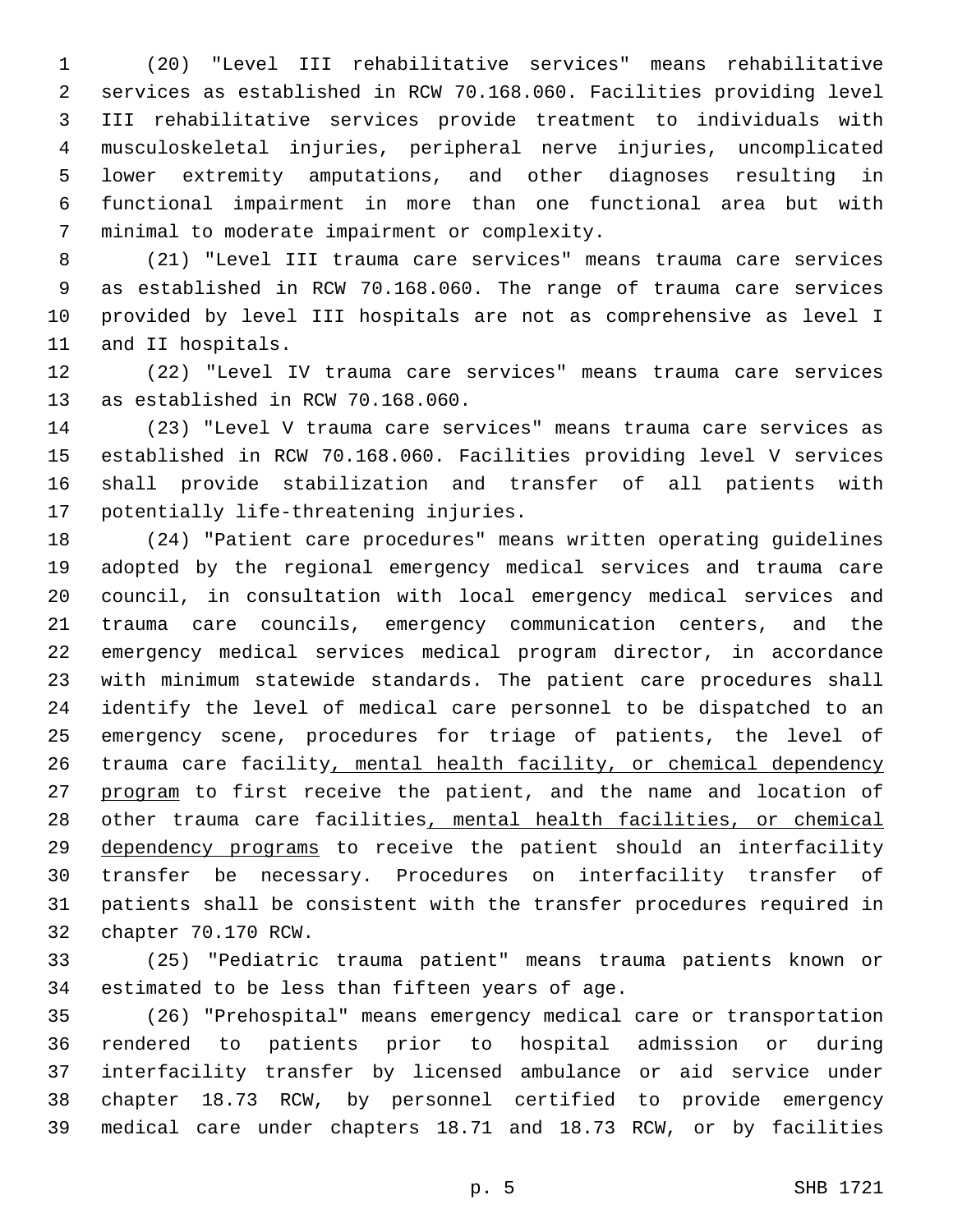providing level V trauma care services as provided for in this 2 chapter.

 (27) "Prehospital patient care protocols" means the written procedures adopted by the emergency medical services medical program director that direct the out-of-hospital emergency care of the emergency patient which includes the trauma patient. These procedures shall be based upon the assessment of the patients' medical needs and the treatment to be provided for serious conditions. The procedures shall meet or exceed statewide minimum standards for trauma and other 10 prehospital care services.

 (28) "Rehabilitative services" means a formal program of multidisciplinary, coordinated, and integrated services for evaluation, treatment, education, and training to help individuals with disabling impairments achieve and maintain optimal functional independence in physical, psychosocial, social, vocational, and avocational realms. Rehabilitation is indicated for the trauma patient who has sustained neurologic or musculoskeletal injury and who needs physical or cognitive intervention to return to home, work, 19 or society.

(29) "Secretary" means the secretary of the department of health.

 (30) "Trauma" means a major single or multisystem injury requiring immediate medical or surgical intervention or treatment to 23 prevent death or permanent disability.

 (31) "Trauma care system" means an organized approach to providing care to trauma patients that provides personnel, facilities, and equipment for effective and coordinated trauma care. The trauma care system shall: Identify facilities with specific capabilities to provide care, triage trauma victims at the scene, and require that all trauma victims be sent to an appropriate trauma facility. The trauma care system includes prevention, prehospital 31 care, hospital care, and rehabilitation.

 (32) "Triage" means the sorting of patients in terms of disposition, destination, or priority. Triage of prehospital trauma victims requires identifying injury severity so that the appropriate care level can be readily assessed according to patient care 36 guidelines.

 (33) "Verification" means the identification of prehospital providers who are capable of providing verified trauma care services and shall be a part of the licensure process required in chapter 40 18.73 RCW.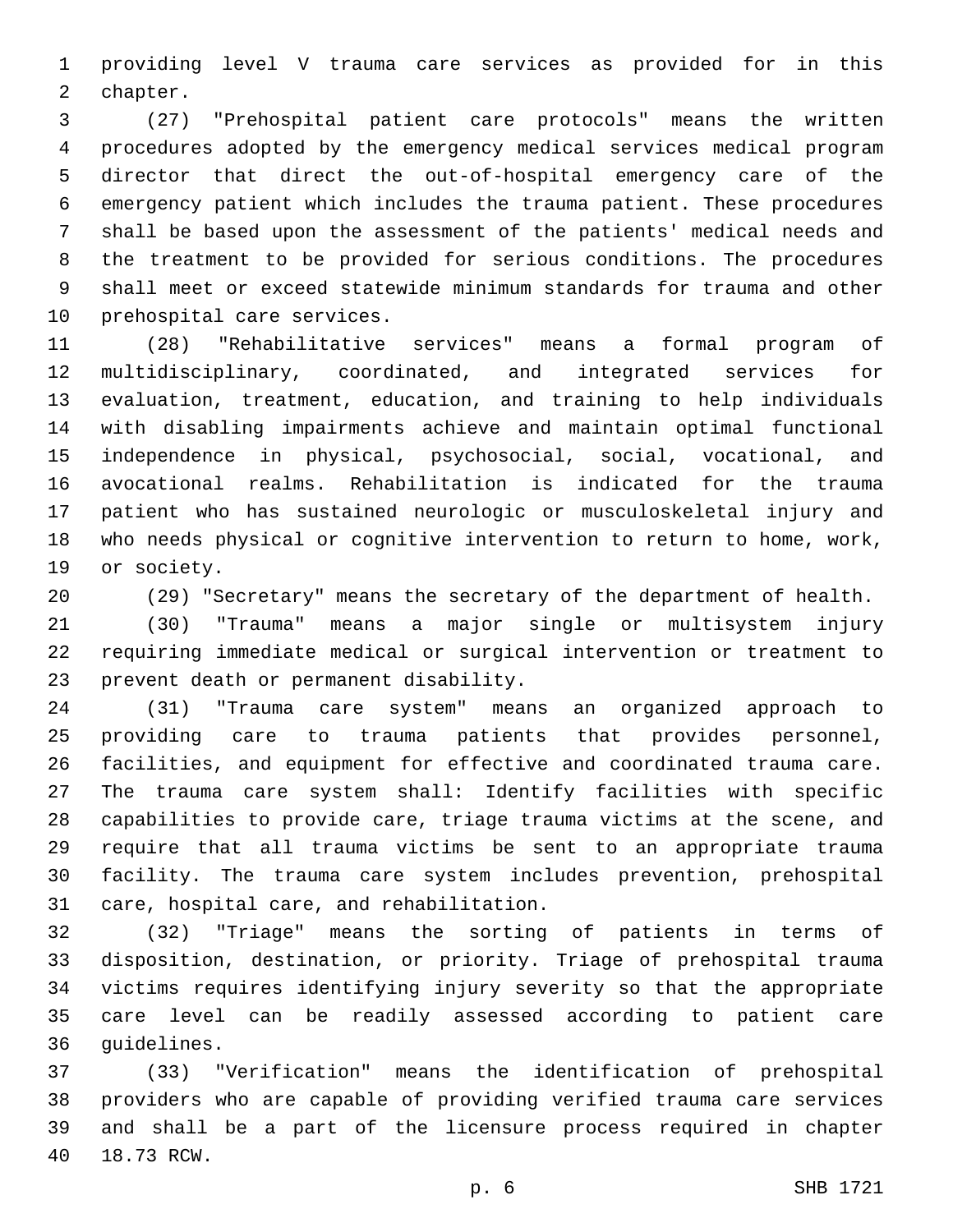(34) "Verified trauma care service" means prehospital service as provided for in RCW 70.168.080, and identified in the regional emergency medical services and trauma care plan as required by RCW 70.168.100.4

 **Sec. 3.** RCW 70.168.100 and 1990 c 269 s 13 are each amended to read as follows:6

 Regional emergency medical services and trauma care councils are 8 established. The councils ((shall)):

 (1) By June 1990, shall begin the development of regional emergency medical services and trauma care plans to:

 (a) Assess and analyze regional emergency medical services and 12 trauma care needs;

 (b) Identify personnel, agencies, facilities, equipment, training, and education to meet regional and local needs;

 (c) Identify specific activities necessary to meet statewide standards and patient care outcomes and develop a plan of 17 implementation for regional compliance;

 (d) Establish and review agreements with regional providers 19 necessary to meet state standards;

 (e) Establish agreements with providers outside the region to 21 facilitate patient transfer;

22 (f) Include a regional budget;

 (g) Establish the number and level of facilities to be designated which are consistent with state standards and based upon availability of resources and the distribution of trauma within the region;

 (h) Identify the need for and recommend distribution and level of care of prehospital services to assure adequate availability and avoid inefficient duplication and lack of coordination of prehospital 29 services within the region; ((and))

 (i) Identify procedures to allow for the appropriate transport of patients to mental health facilities or chemical dependency programs, as informed by the alternative facility guidelines adopted under section 1 of this act; and

 (j) Include other specific elements defined by the department; (2) By June 1991, shall begin the submission of the regional

emergency medical services and trauma care plan to the department;

 (3) Shall advise the department on matters relating to the delivery of emergency medical services and trauma care within the 39 region;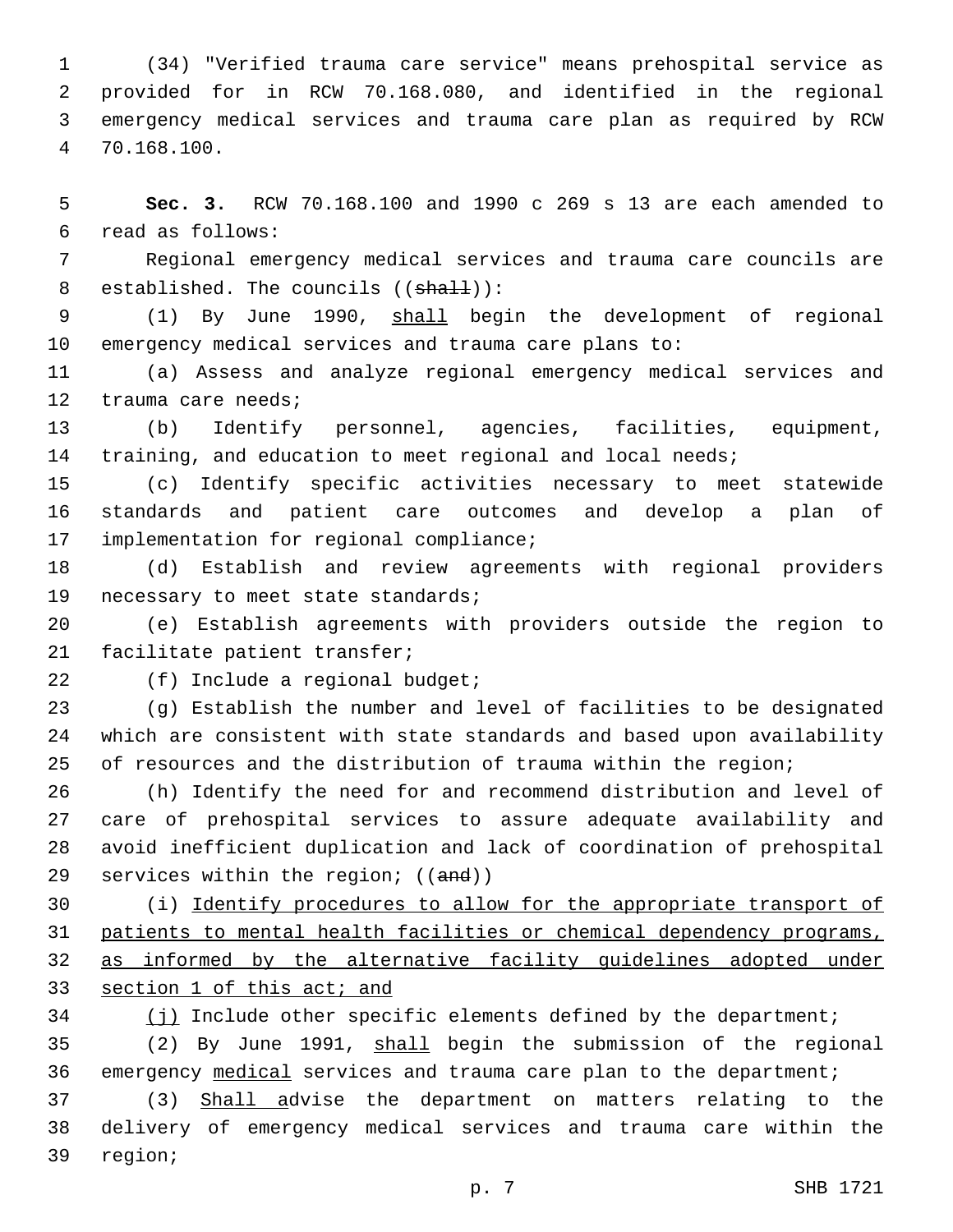(4) Shall provide data required by the department to assess the effectiveness of the emergency medical services and trauma care 3 system;

 (5) May apply for, receive, and accept gifts and other payments, including property and service, from any governmental or other public or private entity or person, and may make arrangements as to the use of these receipts, including any activities related to the design, maintenance, or enhancements of the emergency medical services and trauma care system in the region. The councils shall report in the regional budget the amount, source, and purpose of all gifts and 11 payments.

 NEW SECTION. **Sec. 4.** A new section is added to chapter 18.73 13 RCW to read as follows:

 An ambulance service may transport patients to a nonmedical facility, such as a mental health facility or chemical dependency program as authorized in regional emergency medical services and 17 trauma care plans under RCW 70.168.100.

 **Sec. 5.** RCW 18.71.210 and 1997 c 275 s 1 are each amended to 19 read as follows:

 (1) No act or omission of any physician's trained emergency medical service intermediate life support technician and paramedic, as defined in RCW 18.71.200, or any emergency medical technician or first responder, as defined in RCW 18.73.030, done or omitted in good faith while rendering emergency medical service under the responsible supervision and control of a licensed physician or an approved medical program director or delegate(s) to a person who has suffered illness or bodily injury shall impose any liability upon:

 $((+1))$   $(a)$  The physician's trained emergency medical service intermediate life support technician and paramedic, emergency medical 30 technician, or first responder;

 $(1+2)(1)$  (b) The medical program director;

 $($  (( $\{3\})$ )) (c) The supervising physician(s);

 $(1+4)$ ) (d) Any hospital, the officers, members of the staff, 34 nurses, or other employees of a hospital;

35  $((+5+))$  (e) Any training agency or training physician(s);

36  $((+6))$   $(f)$  Any licensed ambulance service; or

 ( $(\overline{+7})$ ) (g) Any federal, state, county, city or other local governmental unit or employees of such a governmental unit.